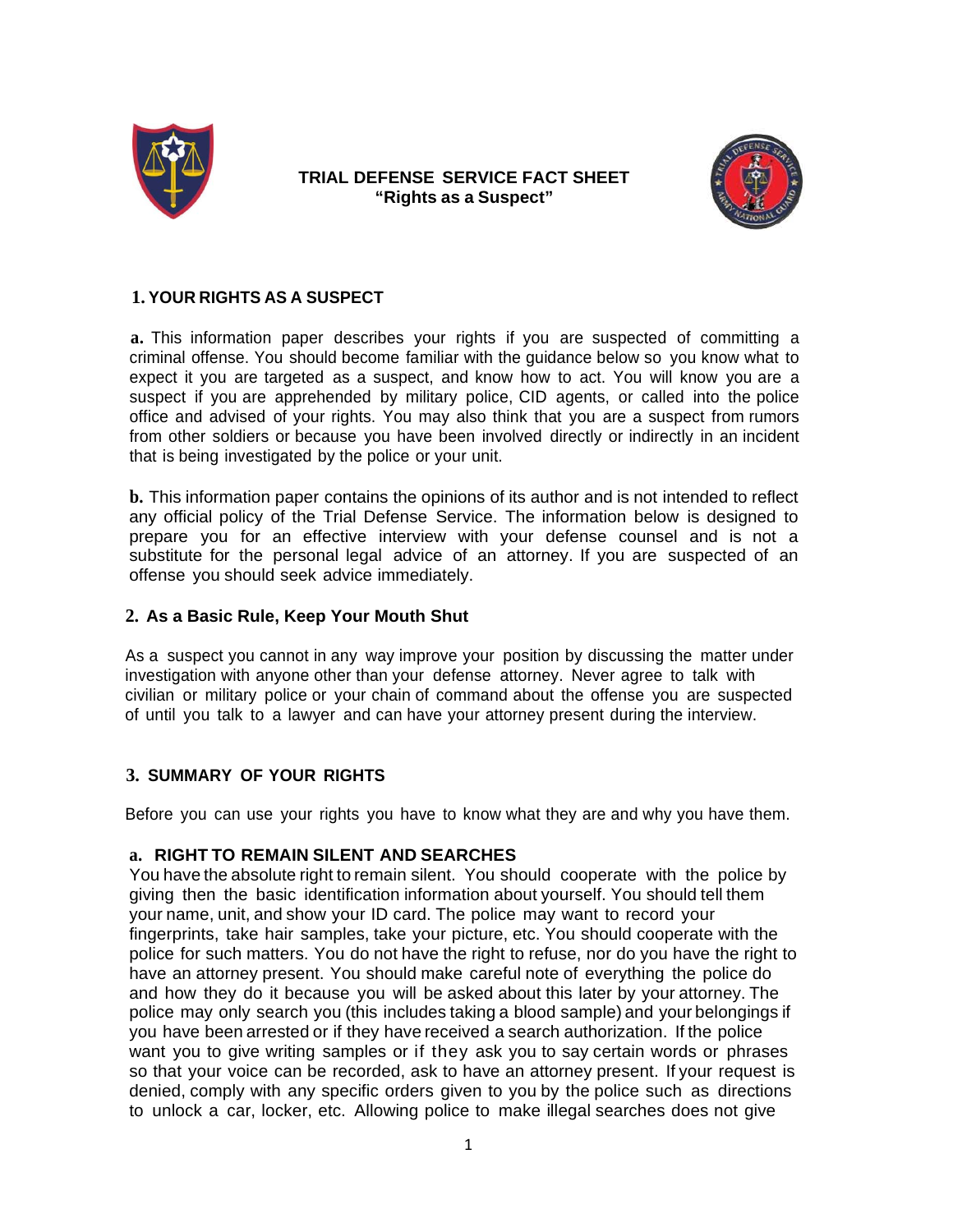up your right to object to what they find later on and will avoid physical confrontations.

## **b. RIGHT TO COUNSEL**

The Constitution guarantees you the right not to be questioned by the police or your chain of command without an attorney. This right ensures that you do not become the prosecutor's key witness at your own court-martial, unless you really want to after speaking to your attorney. You are entitled to be assisted by a military defense counsel at no cost to you or you may hire a civilian attorney. Your military attorney is not assigned to any local command and is not subject to command influence. Anything you say to your attorney will not be revealed to anyone without your consent. If a request for an attorney is denied, do not talk about the case to anyone. You are entitled to the services of a military defense counsel at no cost to you it if you are suspected of an offense. You do not have to wait until charges are read to you to consult with an attorney.

## **c. LINEUPS**

You have the right to have an attorney present if you are to be placed in an identification lineup. This right to an attorney develops if you participate in a lineup if the charges have been read to you or after you have been placed under pretrial restraint of any sort (for example: confinement, restriction, orders not to go to a certain place, or talk to certain people). A lineup is a critical stage in an investigation and if the police are not monitored by an attorney you may be identified as the offender. An improperly conducted lineup may focus the attention of the witness on you. For example, others in the lineup may be dressed differently, have glasses, moustaches, etc. Request an attorney if you are a suspect and are told there will be a lineup. If your request is denied after you have made your request clear, do as you are told.

## **4. WHAT TO EXPECT**

Though you have the right to remain silent, the police may still encourage you to talk to them about the case. There are some legal tactics that the police may use to get you to give up your right to remain silent and to have an attorney present. Whether the police use improper tactics, proper tactics, or no tactics at all will depend on the investigator and the pressure he feels to solve the case. Remember whatever you are told by the investigators is not going to be recorded, and you can expect the investigator's version of what was said to you to be very different from your version at trial. Unfortunately, the police version of what was done to get you to talk, and how it was done, will probably be the version the judge accepts as being true.

## **5. LEGAL TACTICS**

Police investigators can lie to you about evidence they say they have in order to get you to talk to them and to get you to confess. Military courts have said that an investigator's use of trickery or some other forms of deception is permissible as long as the trickery is not likely to produce an untrue confession and that police investigators can lie to you about finding your fingerprints on some object at the scene of the crime. They can try to trick you into admitting involvement in an incident by telling you that several eyewitnesses saw you, that they have you on video tape, or that your license plate number was recorded. They can also tell you that several people overheard you make incriminating statements ( when it is not true). You can also expect police agents to remind you of your conscience and religious beliefs and tell you that if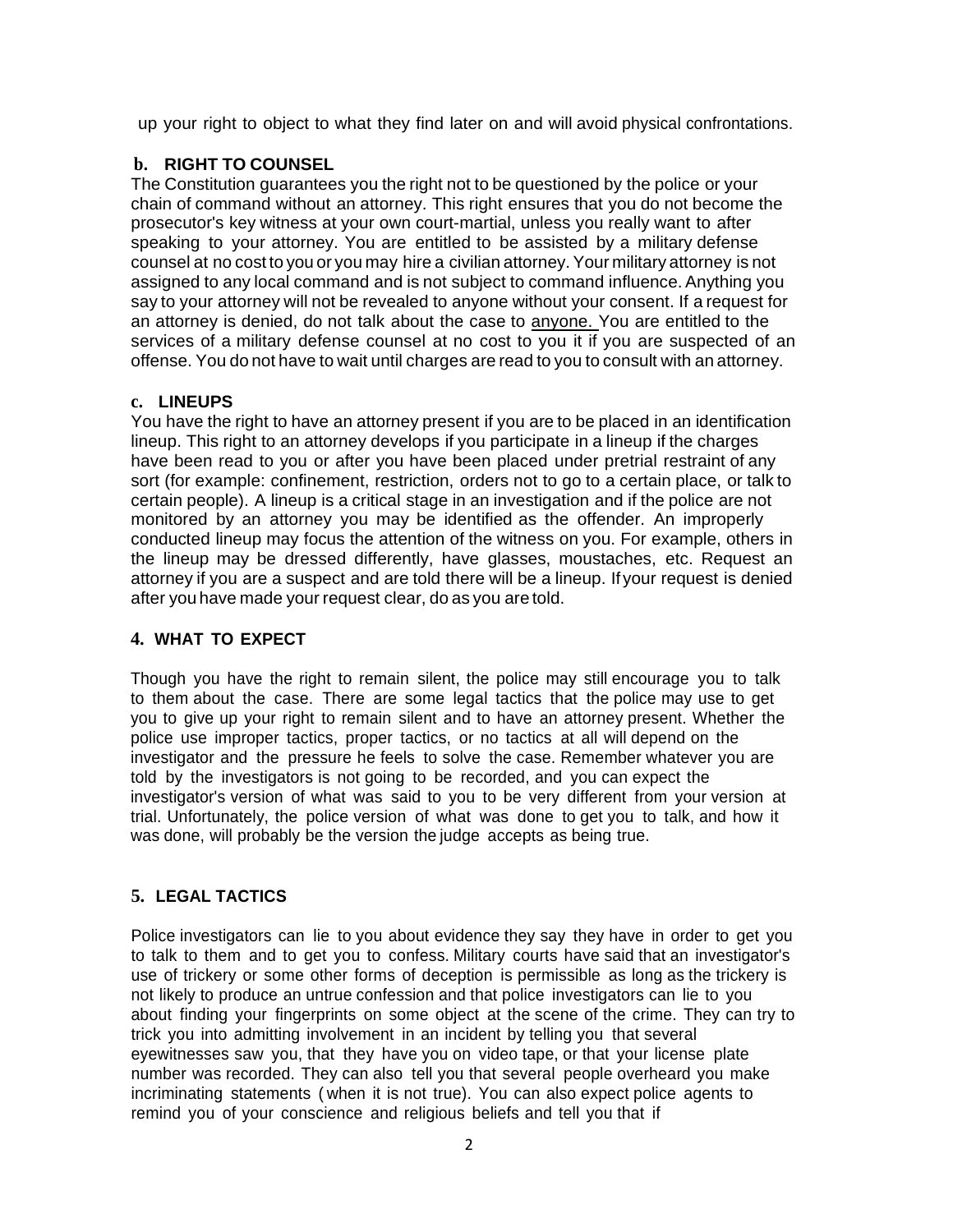you don't tell the truth, they will put you on a lie detector and use the results against you; this is untrue, but it is legal. Often, the evidence the police have is weak, and there may not be enough evidence to charge you unless you admit to doing something. As long as the police tactics are not so outrageous that they overbear your ability to voluntarily give up your rights, they may be used. You may be certain that if the courts gave police a license to lie to you, this license will often be used to the maximum. Without assistance from counsel, you will not know how much of what the police tell you is true or false and you will not know if what you may say is incriminating.

### **6. ILLEGAL TACTICS**

Police may not force, use threats of force, or use threats of prosecution to get you to talk to them. Police cannot promise that if you talk you will not be prosecuted or that you will only get a Section 15. Although you may be told that it is urgent to cooperate right now, nothing will happen to you by taking the time to get your attorney present. No promise for favorable treatment can be kept. Police simply do not have this authority. You may be told that the investigator will recommend leniency if you cooperate, and this may be true, but the offer will still stand and be better enforced if your attorney is there. If an offense is being investigated at the unit level, the unit commander or first sergeant may promise certain action if you talk or refuse to talk. Again, although you do not have as much to lose as with talking to the police, you should still be cautious. Remember, police are not just curious about a case. They want to solve it and they want to solve it with minimum effort. If you cooperate, you can save them a lot of time and effort and provide the prosecution with the best evidence possible. Often negotiating occurs between prosecutors and defense attorneys about cases. If you have already confessed, you may not have any bargaining chips left to offer. Still, many soldiers waive their rights and talk without their attorney present and they will usually come to regret it. In fact, some soldiers end up confessing to offenses the police have no evidence to prove and additional charges are sometimes added.

### **7. OTHER CONSIDERATIONS**

**a.** If you talk without an attorney present, the information you provide may not be accurately recorded. Everything you say and everything the police think you said will be recorded. But you will not be told what goes into the report. You will be asked to make a written sworn statement. These statements are typed by the investigator as he talks to you. The investigator is trying to solve a case and what ends up on the paper may be much more damaging to you than you can imagine. The police know what the true facts are and they know what they must prove to nail you. Unless an attorney is present, you may ignorantly sign a statement under oath that contains information that is not accurate. It is very difficult to challenge statements later. If you try to change the statement you may be accused of false swearing or lying.

**b.** The reason the Constitution gives you the right to have an attorney present during questioning is fundamental to our free society. The police enforce criminal law to give citizens additional incentive to obey the law. Likewise, there are many laws and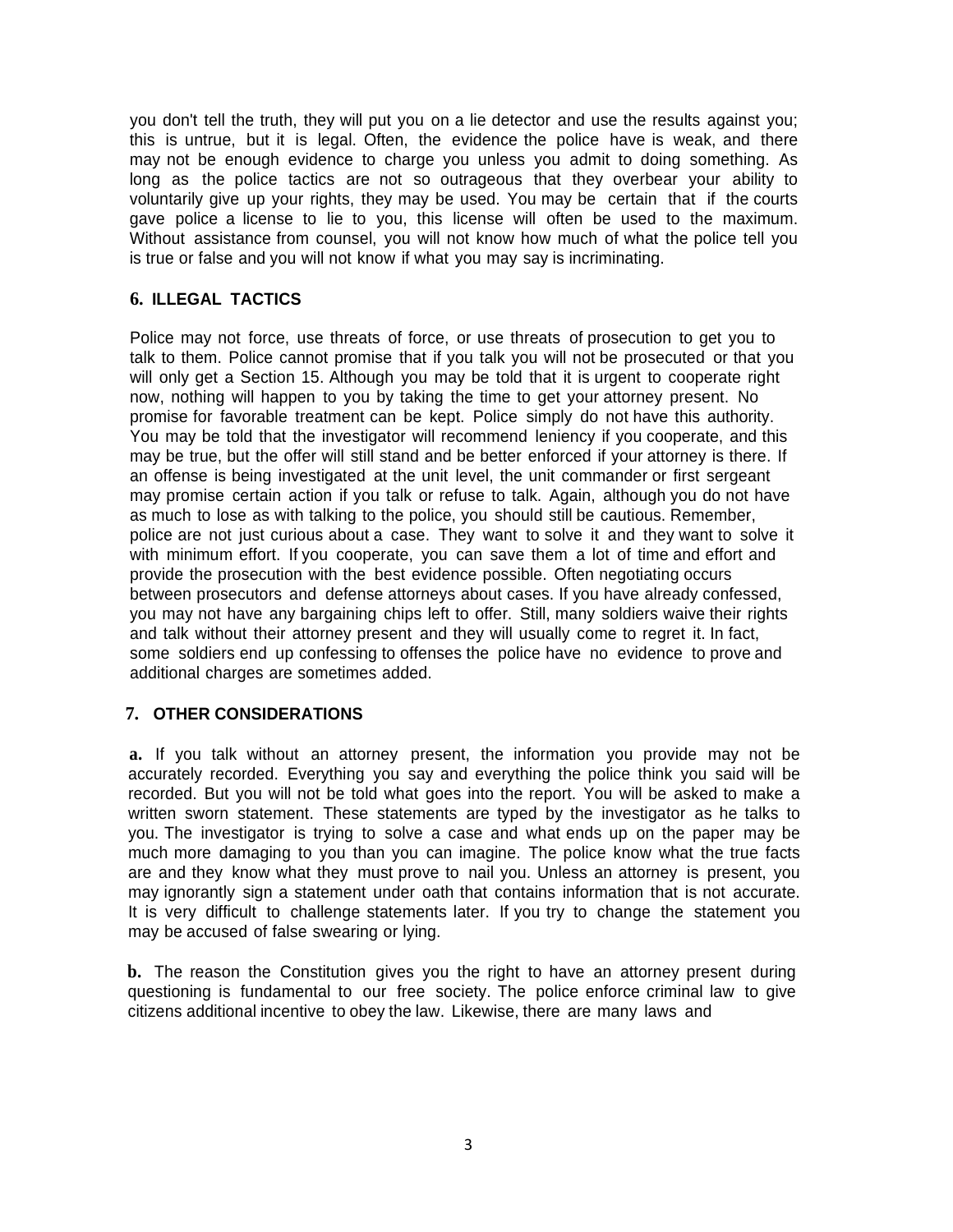regulations which give police investigators certain authority; as well as place limits on that authority. Your defense attorney is the only person who can effectively enforce your rights and keep the police within their legal bounds.

### **8. WHEN YOU EXERCISE YOUR RIGHTS**

**a.** When you tell the police that you do not want to talk to them without an attorney, all questioning must stop. If questioning does not stop, you will know that the police are out of line and you should continue to firmly ask to see a lawyer. If a military defense attorney cannot be reached, continue to ask for someone from your unit to be contacted. Be persistent but never become belligerent or combative. Be sure and make an appointment to see an attorney as soon as possible.

**b.** If a military defense attorney is available, you will be sent to his office or he will come to the police station. Your attorney will be permitted to talk to you in confidence and you should tell him what you know about the incident under investigation. Be sure to give your attorney the names of witnesses who may be helpful. Your attorney will talk to the police and obtain accurate information about what they know and what they do not know.

**c.** If you and your attorney decide that it might be to your advantage to speak to the police, then your attorney will be with you during the interview. Your attorney will make sure you are interviewed fairly and without mental or physical coercion. Your attorney will read any written statement you make carefully to make sure it is accurate and does not contain incriminating information.

**d.** After you are sure you have been given accurate information about the case, you, with the assistance of your attorney, may wish to cooperate with the police. Without the assistance of your attorney, you are not in the position to decide whether you are innocent or guilty. Many soldiers make the mistake of thinking they are guilty and the only way to help them is to talk. Your attorney knows the law and what the police must prove in order for you to be found guilty. If you decide that you want to tell the police everything, you have the right to do so even if your attorney advises you not to. If you decide to confess, your attorney should be present to make sure the statement you give is accurate. This will avoid your confessing to a crime that is more serious than the offense you may have committed and it will prevent you from confessing to crimes that the police cannot prove.

**e.** Although the advice above is primarily intended to apply to police investigations, it also applies to unit investigations as well. Do not make a distinction between the two. Police usually do not get involved with a case unless it involves serious misconduct. Unit investigations usually deal with minor breaches of discipline. Consequently, it may not be important to always invoke your rights when questioned by your commander or first sergeant. For example, you may be late to formation and your first sergeant reads you your rights and wants to know why you were late. If you were late because you had a flat tire, then it is probably best to admit you were late so you can give him your reason for being late. Responding to this type of questioning so you can defend yourself may put an end to the matter on the spot. Be sure to use your judgment in cases involving minor disciplinary infractions, but for more serious incidents you should discuss the matter with an attorney.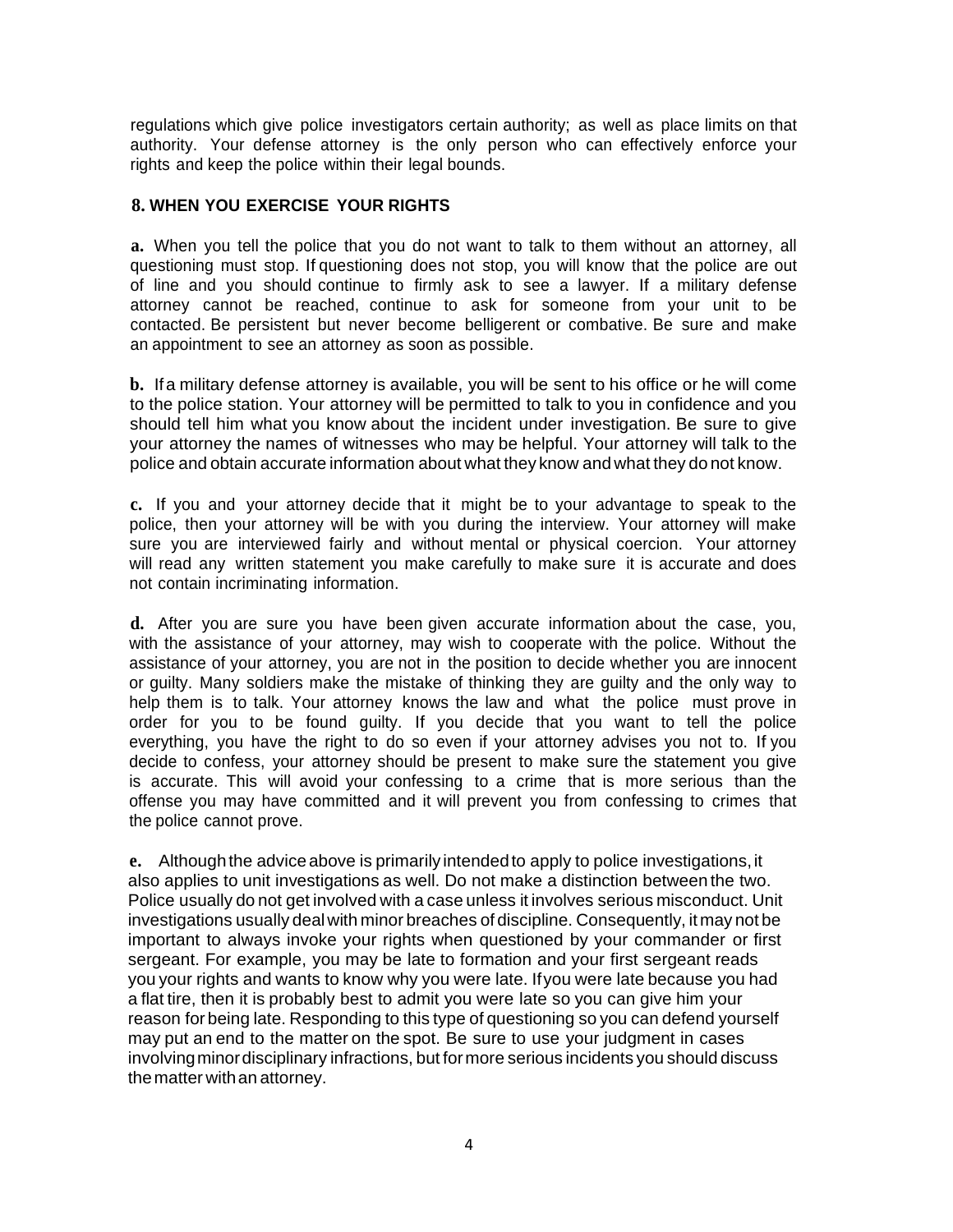### **9. AFTER THE INVESTIGATION**

**a.** After the investigation involving you has been completed, a copy of the final police report will be given to your unit commander and his prosecutor. Your commander will discuss the case with the prosecutor to decide what level of action is appropriate. This will depend on the seriousness of the offense, the facts and circumstances of the case, and the type of job you have done as a soldier. Your commander may decide to do nothing about the matter or he may give you a reprimand or take other administrative action against you. The commander may decide to offer you a Section 15 or refer the matter to a superior officer for field grade Section 15 punishment. If you are found guilty of the offense under Section 15 procedures, the punishment you receive is limited and you will not have a federal conviction.

**b.** If your commander feels that the case is too serious for Section 15 punishment, he may recommend trial by court-martial. The case will then be referred to your battalion or higher level commander for action. Your case may be referred to one of four levels of court-martial.

**c.** A Summary Court-Martial (SCM) is the lowest level of court-martial. A line or staff officer is appointed by your battalion commander to investigate the charges and decide whether you are guilty. If you are found guilty, the summary court officer recommends a punishment to your battalion commander. Your battalion commander may approve all or part of the recommended punishment, but may not increase it. You do not have the right to be represented by a military attorney at a Summary Court-Martial and a finding of guilty is not a federal conviction. The maximum period of confinement at a Summary Court-Martial is 30 days.

**d.** You have the right to be represented by a military attorney at no cost to you at a Special or General Court-Martial. Conviction by either of these types of courts is a federal conviction. If your brigade level commander sends your case to a Special Court- Martial (SPCM), the maximum punishment you could receive is six months of confinement, reduction to El, and forfeiture of two-thirds pay per month for six months.

If the general takes action on your case, he may refer the case to a Bad Conduct Discharge Special Court-Martial (BCD-SPCM), or a General Court-Martial (GCM). A BCD Special Court-Martial may adjudge the same sentence as a Special Court-Martial and give you a Bad Conduct Discharge. A General Court-Martial may adjudge any sentence up to the maximum authorized by law for each offense with which you were charged. This may include a Dishonorable Discharge or a Bad Conduct Discharge, confinement, forfeiture of all pay and allowances, and reduction to El. Before a case is sent to a General Court-Martial, an investigating officer will be appointed to examine all the charges to determine whether the charges are supported by the evidence. You have the opportunity to be present during this Article 32 Investigation and have your attorney question witnesses against you.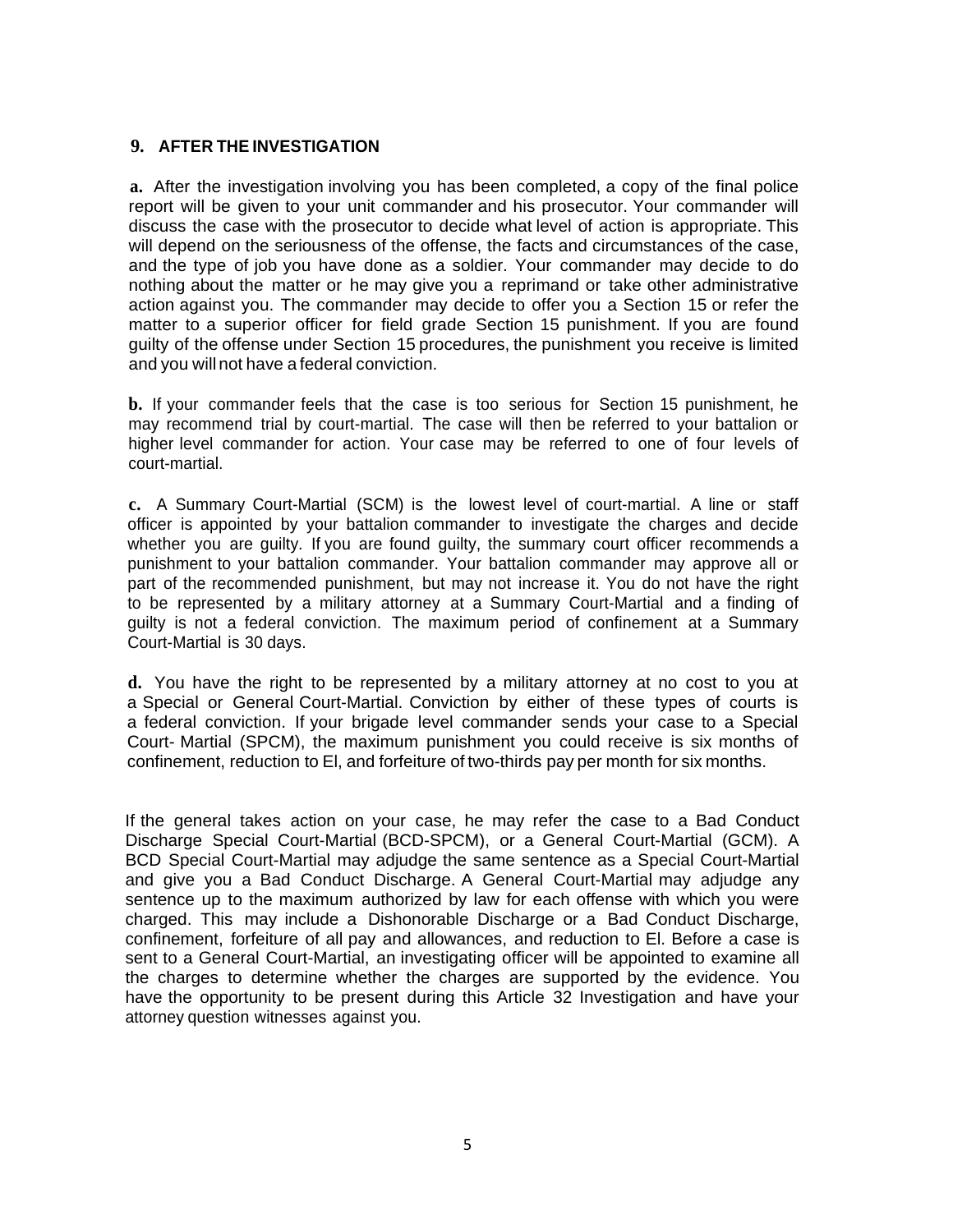#### **10. DO'S AND DON'TS**

Below is an outline of guidelines that you must keep in mind if you are a suspect.

**a.** If, for some reason, you decide to waive your rights and talk to the police, never lie to them. If you talk and do not tell the truth, then you can expect to be charged with false swearing or false official statement. You don't need this.

**b.** Do not get into trouble while you are under investigation. Don't add fuel to the fire and give your commander a reason to place you on restriction or into pre-trial confinement pending trial. If you are on restriction, comply strictly with the terms of your restriction. Engaging in misconduct while you are suspected or charged with offenses is devastating to your case. You must not do anything illegal or anything that even "appears" illegal. Choose your friends carefully. Example: If you are suspected or are charged with buying hashish downtown in a bar, do not continue to frequent that establishment, hang around with others that continue to frequent that establishment, or hang around with others suspected of using or buying hashish.

**c.** Do not talk to anyone about the case under investigation. "Anybody" includes "everybody": CID agents, MPI, MP's, social workers, psychiatrists, your commander, your first sergeant, platoon leader, platoon sergeant, squad leader, section chief, co- workers, friends, roommates, drinking buddies, girl or boyfriends, even spouses. All these people are potential witnesses against you.

**(1)** Statements include all kinds of statements: written, oral, signed, unsigned, sworn, unsworn, verbal and physical (nodding your head in response to a question is a physical statement).

**(2)** Statements related to the offenses include: admissions of guilt, partial admissions of guilt, denials of guilt, and comments about circumstances surrounding the offense. It also includes statements that could be used to establish a motive or intent for the offense. Example: Soldier X is charged with stealing money. Soldier X then goes around making statements complaining about his debt problems. These statements could be admitted into evidence later against soldier X at his court-martial to establish his motive for stealing money.

**(3)** Don't put your roommate, girlfriend*I*boyfriend, or friends in the position of having to lie in court to protect you. If you do talk to these people, don't tell them anything incriminating and don't lie to them. If they ask you what is going on, just tell them your attorney advised you not to discuss the case with anyone. Following this advice is the best way to improve your bargaining position with your case.

**d.** Your duty performance from now on should be outstanding.

**(1)** Because of the allegations or charges against you, you are in effect under a microscope. Attention has been drawn to you and your chain of command will be paying closer attention to you. If you develop a bad attitude, become disrespectful,